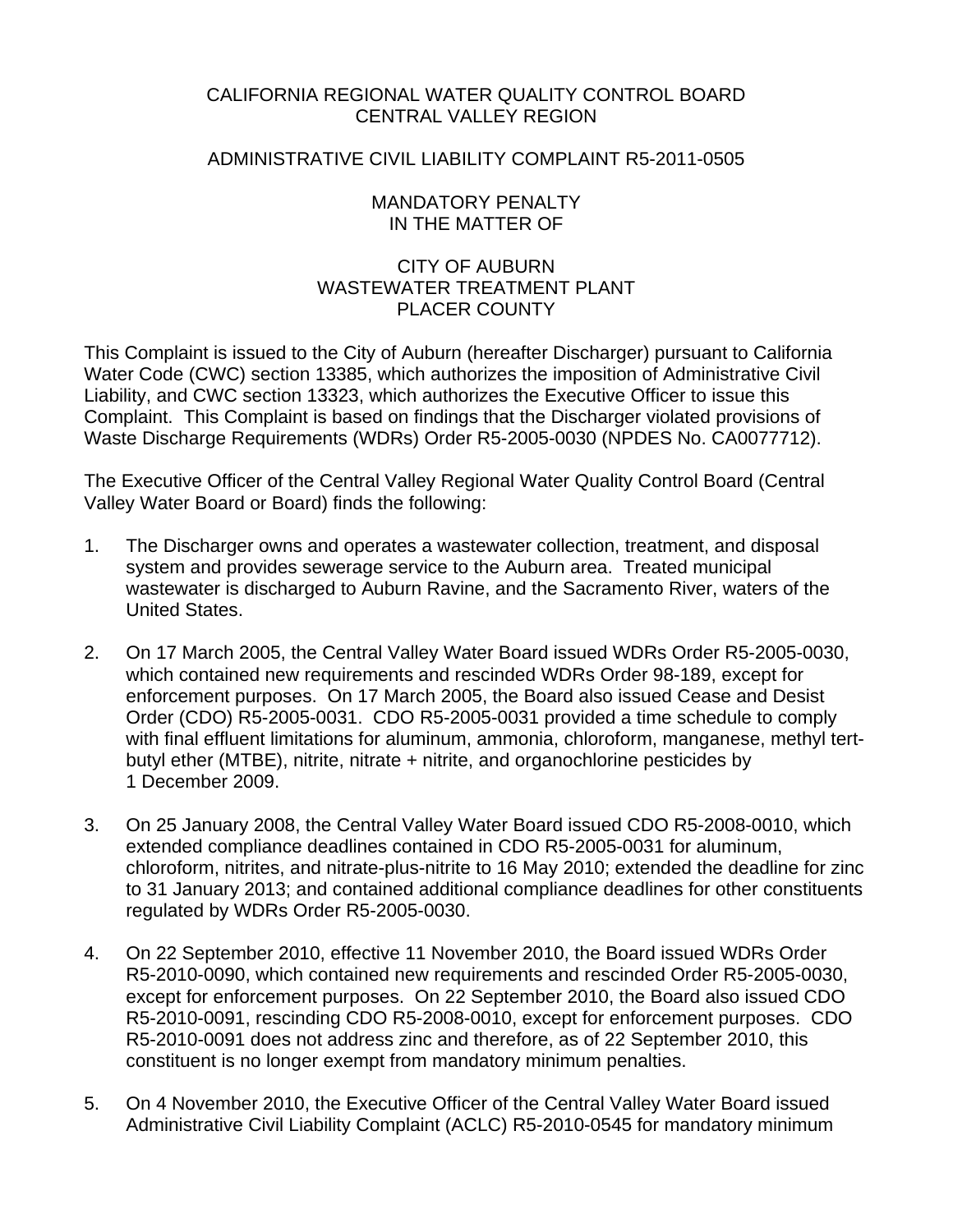penalties for effluent violations (identified in Attachment A to ACLC R5-2010-0545) that occurred from 1 April 2010 through 31 August 2010. The Discharger paid the civil liability and the Board considers those effluent violations specifically listed in Attachment A to ACLC R5-2010-0545 to be resolved.

- 6. This Complaint addresses administrative civil liability for effluent violations that occurred during the period from 1 September 2010 through 30 September 2010. These violations are specifically identified in Attachment A to this Complaint as subject to mandatory minimum penalties. Attachment A to this Complaint is attached hereto and incorporated herein by this reference. In determining the proposed administrative civil liability, the Executive Officer considered the interim effluent limitations in WDRs Order R5-2005-0030 and the protection from mandatory minimum penalties provided by CDOs R5-2005-0031, R5-2008-0010 and R5-2010-0091. Although interim effluent limitations for aluminum and chloroform are included in CDO R5-2008-0010, these constituents are subject to mandatory minimum penalties because more than five years have elapsed from the adoption of CDO R5-2005-0010. Although an interim effluent limitation for zinc is included in CDO R5-2008-0010, it is not addressed in CDO R5-2010-0091. Because the 2010 CDO took effect 22 September 2010 and because compliance with an effluent limitation is considered on the last day of that limitation's averaging period, this Complaint assesses a mandatory minimum penalty for an exceedence of the September monthly average effluent limit for zinc. On 12 November 2010, Central Valley Water Board staff issued the Discharger a draft Record of Violations. The Discharger responded on 12 November 2010 and agreed with the violations.
- 7. CWC section 13385(h) and (i) require assessment of mandatory penalties and state, in part, the following:

CWC section 13385(h)(1) states:

Notwithstanding any other provision of this division, and except as provided in subdivisions (j), (k), and (l), a mandatory minimum penalty of three thousand dollars (\$3,000) shall be assessed for each serious violation.

CWC section 13385 (h)(2) states:

For the purposes of this section, a "serious violation" means any waste discharge that violates the effluent limitations contained in the applicable waste discharge requirements for a Group II pollutant, as specified in Appendix A to Section 123.45 of Title 40 of the Code of Federal Regulations, by 20 percent or more or for a Group I pollutant, as specified in Appendix A to Section 123.45 of Title 40 of the Code of Federal Regulations, by 40 percent or more.

CWC section 13385 subdivision (i)(1) states, in part:

Notwithstanding any other provision of this division, and except as provided in subdivisions (j), (k), and (l), a mandatory minimum penalty of three thousand dollars (\$3,000) shall be assessed for each violation whenever the person does any of the following four or more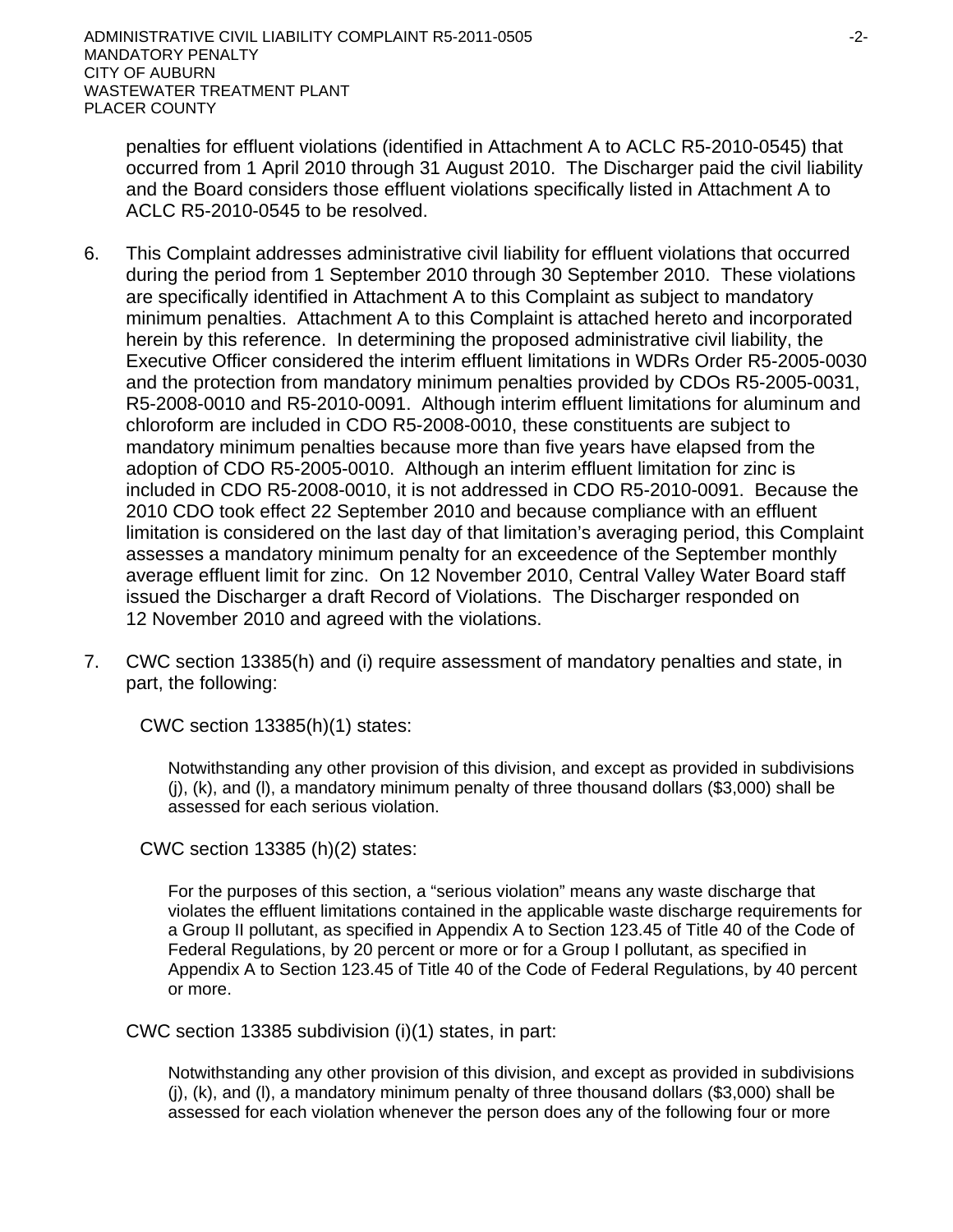times in any period of six consecutive months, except that the requirement to assess the mandatory minimum penalty shall not be applicable to the first three violations:

- A) Violates a waste discharge requirement effluent limitation.
- B) Fails to file a report pursuant to Section 13260.
- C) Files an incomplete report pursuant to Section 13260.
- D) Violates a toxicity effluent limitation contained in the applicable waste discharge requirements where the waste discharge requirements do not contain pollutant-specific effluent limitations for toxic pollutants.
- 8. CWC section 13323 states, in part:

Any executive officer of a regional board may issue a complaint to any person on whom administrative civil liability may be imposed pursuant to this article. The complaint shall allege the act or failure to act that constitutes a violation of law, the provision authorizing civil liability to be imposed pursuant to this article, and the proposed civil liability.

9. WDRs Order R5-2005-0030 Effluent Limitations B.4., include, in part, the following effluent limitations:

| Constituents          | <b>Units</b>         | Average<br><b>Monthly</b> | Average<br>$4$ -Day | Average<br>Daily | Average<br>1-Hour | Instantaneou<br>s<br>Maximum |
|-----------------------|----------------------|---------------------------|---------------------|------------------|-------------------|------------------------------|
| Aluminum <sup>1</sup> | $\mu$ g/L<br>lbs/day | 71                        | $\sim$ $\sim$       | 140              | $- -$             | --                           |
|                       |                      | 0.99                      | $-$                 | 2.0              | $- -$             | $- -$                        |
| Chloroform            | µg/L                 | 1.1                       | $-$                 | --               | --                | $- -$                        |
|                       | lbs/day              | 0.015                     | $- -$               | --               | --                | --                           |
| Zinc                  | µg/L                 | Attach I                  |                     | Attach I         |                   |                              |

The effluent shall not exceed the following limitations (from **1 December 2009** forward):

1 Acid-soluble or total.

2 Based upon a design treatment capacity of 1.67 mgd [x µg/L X (1 mg/1000 µg) X 8.345 X 1.67 mgd = y lbs/day].

Note: Attachment I of WDRs Order R5-2005-0030 is a table entitled Hardness-Dependent Effluent Limitations for Zinc (expressed as total recoverable metal)

- 10. According to the Discharger's self-monitoring reports, the Discharger committed two (2) serious Group II violations of the above effluent limitations contained in WDRs Order R5-2005-0030 during the period beginning 1 September 2010 and ending 30 September 2010. These violations are defined as serious because measured concentrations of Group II constituents exceeded maximum prescribed levels in WDRs Order R5-2005-0030 by twenty percent or more. The mandatory minimum penalty for these serious violations is **six thousand dollars (\$6,000)**.
- 11. According to the Discharger's self-monitoring reports, the Discharger committed three (3) non-serious violations of the above effluent limitations contained in Order R5-2005-0030 during the period beginning 1 September 2010 and ending 30 September 2010. The three non-serious violations are subject to mandatory penalties under CWC section 13385 subdivision (i)(1) because these violations were preceded by three or more similar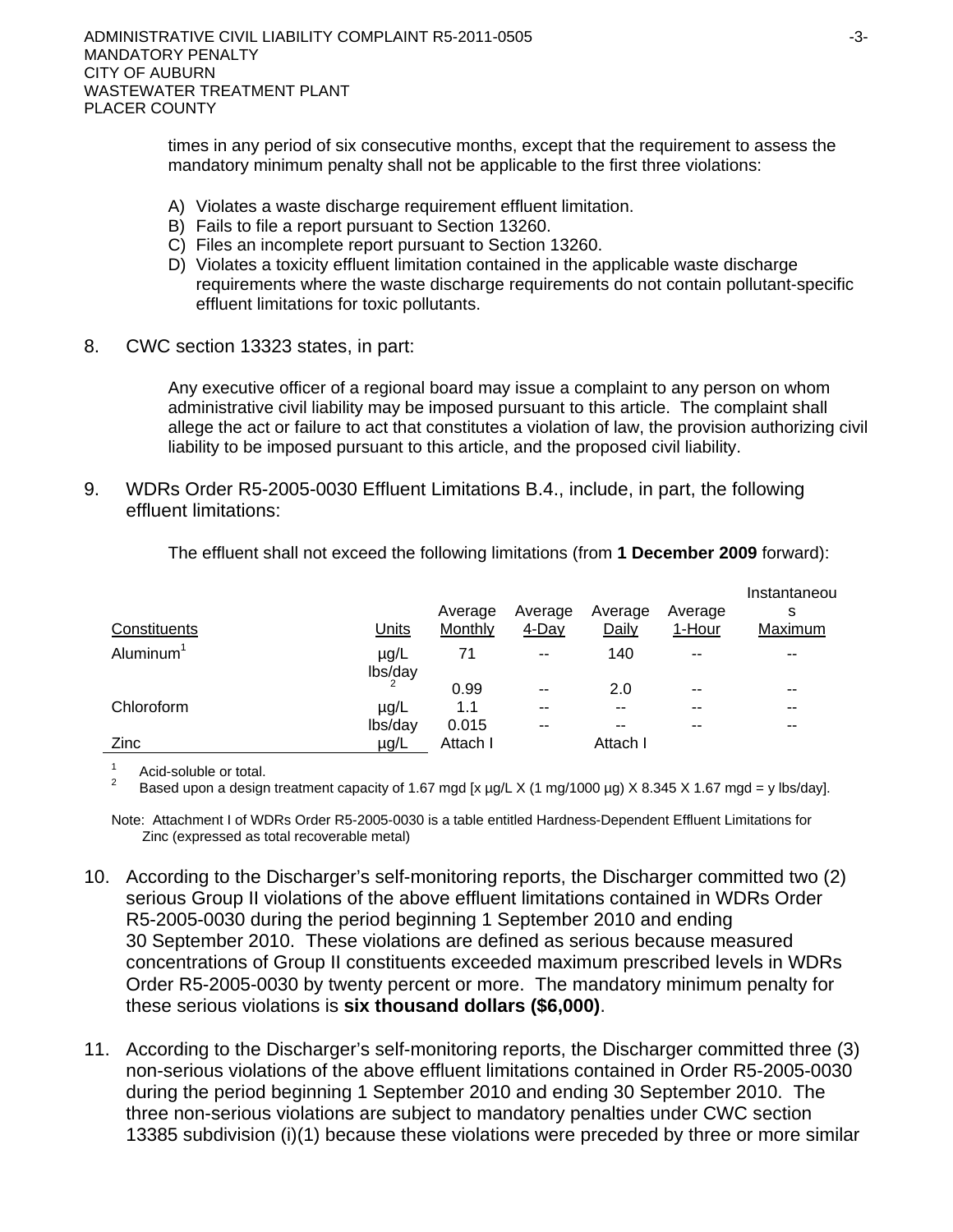violations within a six-month period. The mandatory minimum penalty for these nonserious violations is **nine thousand dollars (\$9,000)**.

- 12. The total amount of the mandatory penalties assessed for the cited effluent violations is **fifteen thousand dollars (\$15,000).** As stated herein, a detailed list of the cited effluent violations is included in Attachment A. This Complaint addresses administrative civil liability for violations that are specifically identified in Attachment A as subject to mandatory minimum penalties.
- 13. Issuance of this Administrative Civil Liability Complaint to enforce CWC Division 7, Chapter 5.5 is exempt from the provisions of the California Environmental Quality Act (Pub. Resources Code section 21000 et seq.), in accordance with California Code of Regulations, title 14, section 15321(a)(2).

# **THE CITY OF AUBURN IS HEREBY GIVEN NOTICE THAT:**

- 1. The Executive Officer of the Central Valley Water Board proposes that the Discharger be assessed an Administrative Civil Liability in the amount of **fifteen thousand dollars (\$15,000)**.
- 2. A hearing on this matter will be held at the Central Valley Water Board meeting scheduled on **6/7/8 April 2011**, unless the Discharger does one of the following by **7 February 2011**:
	- a) Waives the hearing by completing the attached form (checking off the box next to Option 1) and returning it to the Central Valley Water Board, along with payment for the proposed civil liability of **fifteen thousand dollars (\$15,000)**; or
	- b) The Central Valley Water Board agrees to postpone any necessary hearing after the Discharger requests to engage in settlement discussions by checking off the box next to Option #2 on the attached form, and returns it to the Board along with a letter describing the issues to be discussed; or
	- c) The Central Valley Water Board agrees to postpone any necessary hearing after the Discharger requests a delay by checking off the box next to Option #3 on the attached form, and returns it to the Board along with a letter describing the issues to be discussed.
- 3. If a hearing on this matter is held, the Central Valley Water Board will consider whether to affirm, reject, or modify the proposed Administrative Civil Liability, or whether to refer the matter to the Attorney General for recovery of judicial civil liability.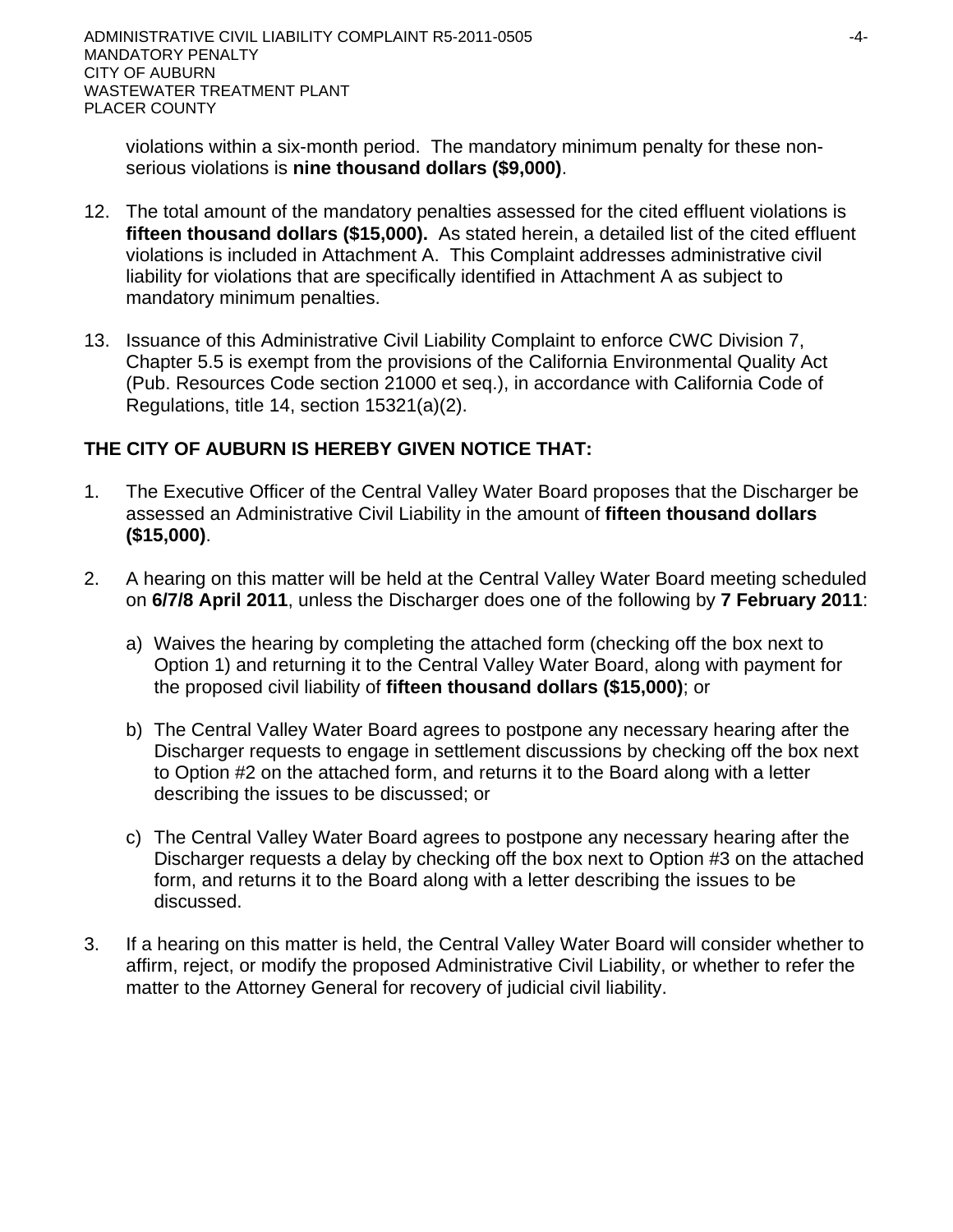4. If this matter proceeds to hearing, the Executive Officer reserves the right to amend the proposed amount of civil liability to conform to the evidence presented, including but not limited to, increasing the proposed amount to account for the costs of enforcement (including staff, legal and expert witness costs) incurred after the date of the issuance of this Complaint through completion of the hearing.

> Original signed by Frederick Moss for PAMELA C. CREEDON, Executive Officer

> > 7 January 2011 DATE

Attachment A: Record of Violations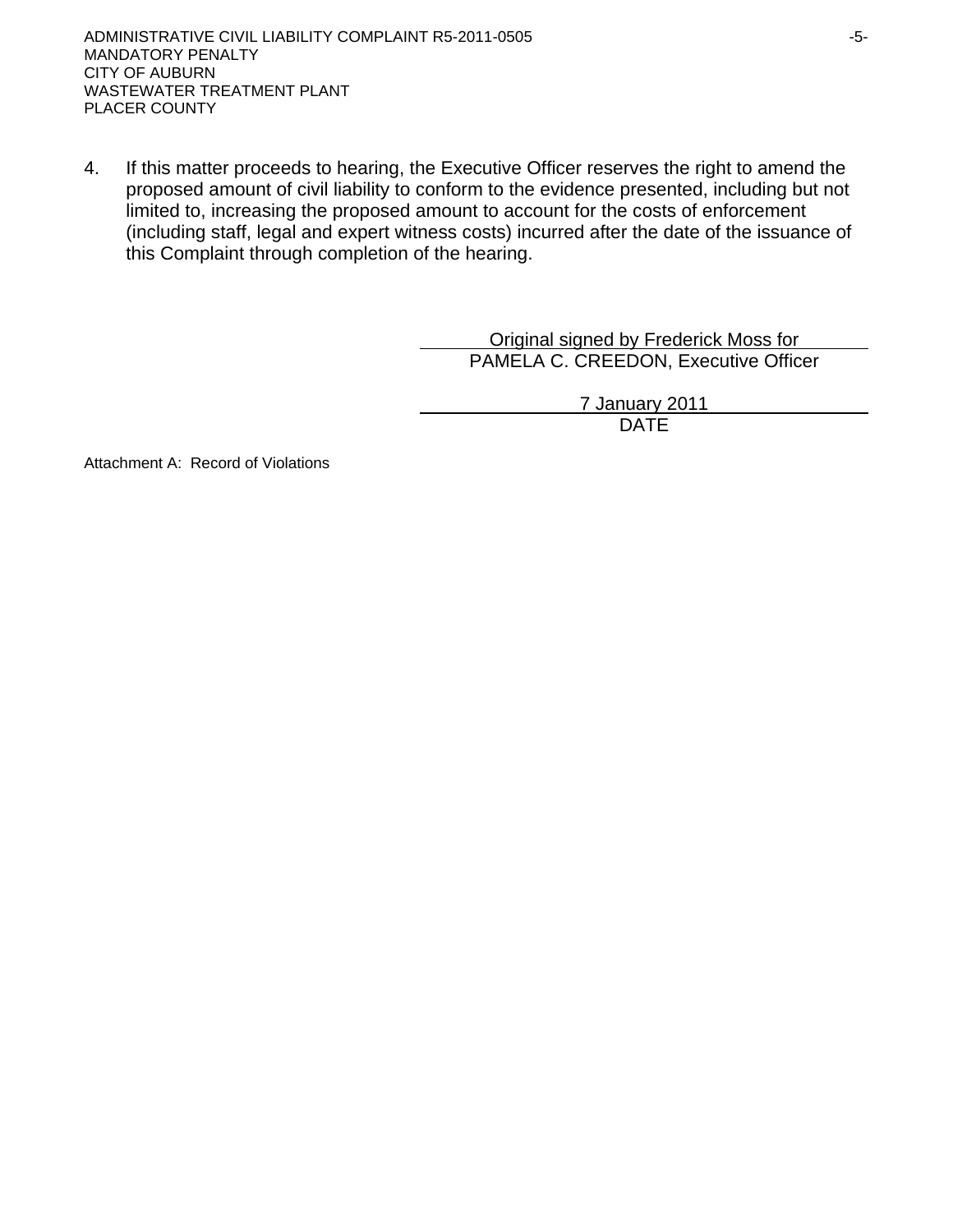#### **WAIVER FORM FOR ADMINISTRATIVE CIVIL LIABILITY COMPLAINT**

By signing this waiver, I affirm and acknowledge the following:

I am duly authorized to represent the City of Auburn (hereafter Discharger) in connection with Administrative Civil Liability Complaint R5-2011-0505 (hereafter Complaint). I am informed that California Water Code section 13323, subdivision (b), states that, "a hearing before the regional board shall be conducted within 90 days after the party has been served. The person who has been issued a complaint may waive the right to a hearing."

#### **□** *(OPTION 1: Check here if the Discharger waives the hearing requirement and will pay in full.)*

- a. I hereby waive any right the Discharger may have to a hearing before the Central Valley Water Board.
- b. I certify that the Discharger will remit payment for the proposed civil liability in the full amount of **fifteen thousand dollars (\$15,000)** by check that references "ACL Complaint R5-2011-0505" made payable to the *State Water Pollution Cleanup and Abatement Account*. Payment must be received by the Central Valley Water Board by **7 February 2011**.
- c. I understand the payment of the above amount constitutes a proposed settlement of the Complaint, and that any settlement will not become final until after a 30-day public notice and comment period. Should the Central Valley Water Board receive significant new information or comments during this comment period, the Central Valley Water Board's Executive Officer may withdraw the complaint, return payment, and issue a new complaint. I also understand that approval of the settlement will result in the Discharger having waived the right to contest the allegations in the Complaint and the imposition of civil liability.
- d. I understand that payment of the above amount is not a substitute for compliance with applicable laws and that continuing violations of the type alleged in the Complaint may subject the Discharger to further enforcement, including additional civil liability.

**□** *(OPTION 2: Check here if the Discharger waives the 90-day hearing requirement in order to engage in settlement discussions***.)** I hereby waive any right the Discharger may have to a hearing before the Central Valley Water Board within 90 days after service of the complaint, but I reserve the ability to request a hearing in the future. I certify that the Discharger will promptly engage the Central Valley Water Board Prosecution Team in settlement discussions to attempt to resolve the outstanding violation(s). By checking this box, the Discharger requests that the Central Valley Water Board delay the hearing so that the Discharger and the Prosecution Team can discuss settlement. It remains within the discretion of the Central Valley Water Board to agree to delay the hearing. Any proposed settlement is subject to the conditions described above under "Option 1."

**□** *(OPTION 3: Check here if the Discharger waives the 90-day hearing requirement in order to extend the hearing date and/or hearing deadlines. Attach a separate sheet with the amount of additional time requested and the rationale.)* I hereby waive any right the Discharger may have to a hearing before the Central Valley Water Board within 90 days after service of the complaint. By checking this box, the Discharger requests that the Central Valley Water Board delay the hearing and/or hearing deadlines so that the Discharger may have additional time to prepare for the hearing. It remains within the discretion of the Central Valley Water Board to approve the extension.

(Print Name and Title)

(Signature)

(Date)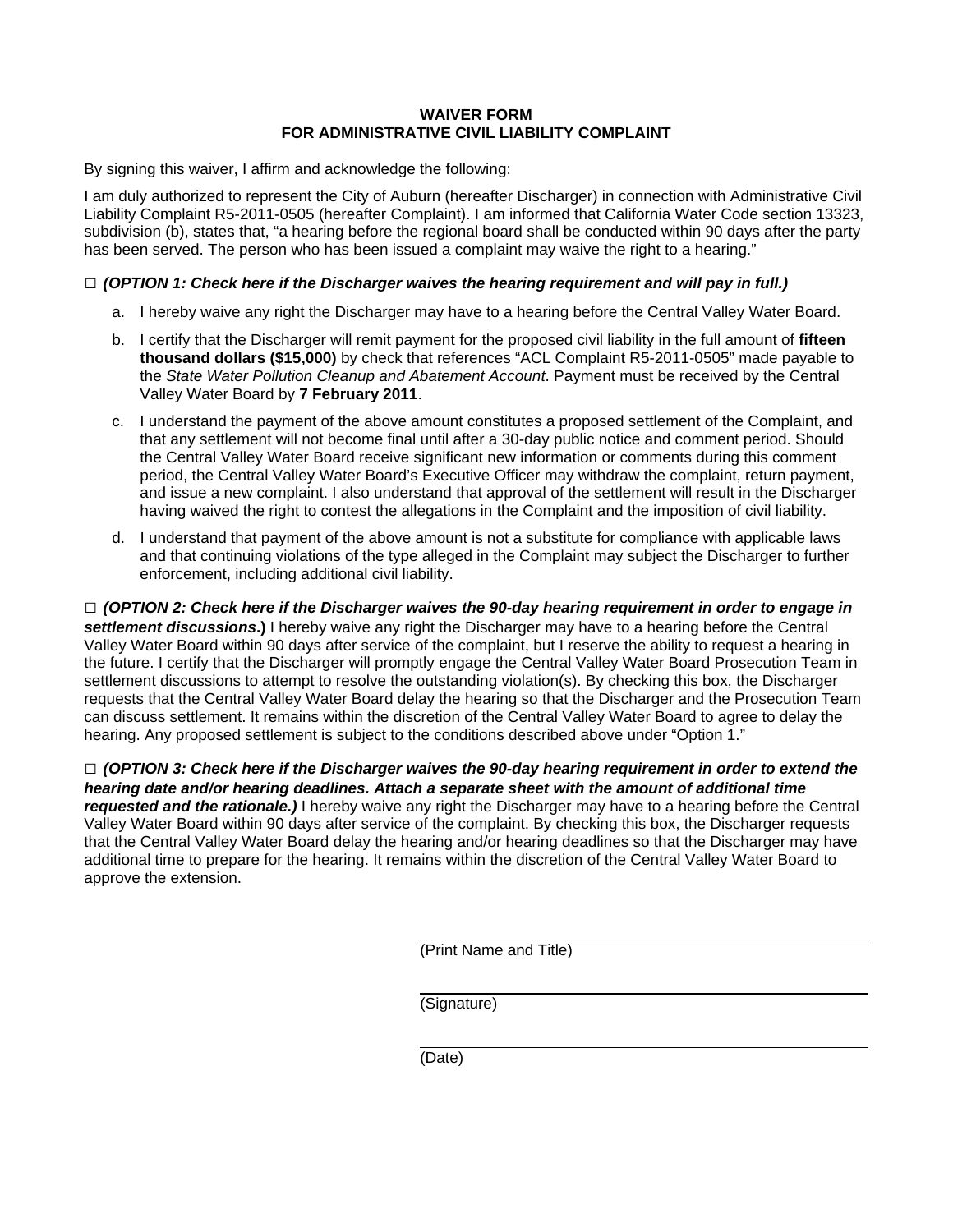#### **ATTACHMENT A ADMINISTRATIVE CIVIL LIABILITY COMPLAINT R5-2011-0505**

#### **City of Auburn Wastewater Treatment Plant**

RECORD OF VIOLATIONS (1 September 2010 – 30 September 2010) MANDATORY PENALTIES (Data reported under Monitoring and Reporting Programs R5-2005-0030)

|         |            |                |           |       | Measure        |         |         |              |
|---------|------------|----------------|-----------|-------|----------------|---------|---------|--------------|
|         | Date       | Violation Type | Units     | Limit | $\overline{q}$ | Period  | Remarks | <b>CIWQS</b> |
| $\star$ | 31-Aug-10  | Aluminum       | mg/L      | 71    | 97             | Monthly | 4*      | 880678       |
|         | $3-Sep-10$ | Aluminum       | uq/L      | 140   | 180            | Daily   | 4       | 882620       |
| 2       | 30-Sep-10  | Aluminum       | lb/day    | 0.99  | 1.89           | Monthly | 2       | 882619       |
| 3       | 30-Sep-10  | Aluminum       | $\mu$ g/L | 71    | 180            | Monthly | 2       | 882618       |
| 4       | 30-Sep-10  | Chloroform     | $\mu$ g/L | 1.1   | 1.4            | Monthly | 4       | 882621       |
| 5       | 30-Sep-10  | <b>Zinc</b>    | $\mu$ g/L | 52    | 55             | Monthly | 4       | 884428       |
|         |            |                |           |       |                |         |         |              |

Remarks:

1. Serious Violation: For Group I pollutants that exceed the effluent limitation by 40 percent or more.

2. Serious Violation: For Group II pollutants that exceed the effluent limitation by 20 percent or more.

3. Non-serious violation falls within the first three violations in a six-month period, thus is exempt.

4. Non-serious violation subject to mandatory minimum penalties.

| <b>VIOLATIONS AS OF:</b>                 | 9/30/2010 |
|------------------------------------------|-----------|
| <b>Group I Serious Violations:</b>       |           |
| <b>Group II Serious Violations:</b>      | 2         |
| Non-Serious Violations Exempt from MMPs: |           |
| Non-serious Violations Subject to MMPs:  | 3         |
| <b>Total Violations Subject to MMPs:</b> | 5         |

**Mandatory Minimum Penalty = (2 serious Violation + 3 Non-Serious Violations) x \$3,000 = \$15,000** 

**\*Supporting violation addressed in ACLC R5-2010-0545**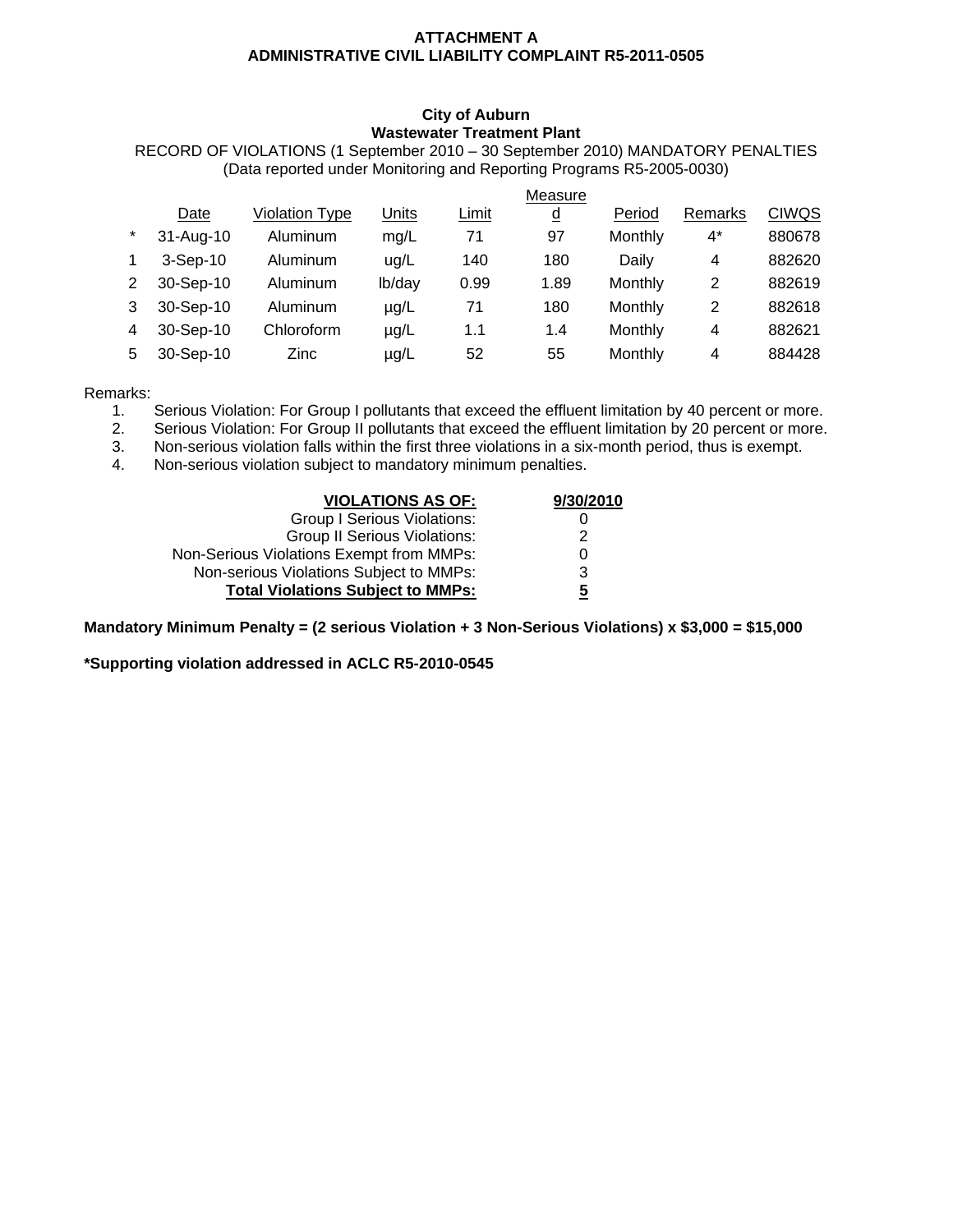Central Valley Regional Water Quality Control Board

## HEARING PROCEDURE FOR ADMINISTRATIVE CIVIL LIABILITY COMPLAINT R5-2011-0505

## ISSUED TO CITY OF AUBURN WASTEWATER TREATMENT PLANT PLACER COUNTY

# SCHEDULED FOR 6/7/8 APRIL 2011

PLEASE READ THIS HEARING PROCEDURE CAREFULLY. FAILURE TO COMPLY WITH THE DEADLINES AND OTHER REQUIREMENTS CONTAINED HEREIN MAY RESULT IN THE EXCLUSION OF YOUR DOCUMENTS AND/OR TESTIMONY.

# **Background**

The Executive Officer has issued an Administrative Civil Liability (ACL) Complaint pursuant to California Water Code (CWC) sections 13323 to the City of Auburn (Discharger), alleging that the Discharger violated provisions of Waste Discharge Requirements (WDRs) Order R5-2005-0030 (NPDES No. CA0077712) by exceeding effluent limitations set forth in that Order.

The Complaint proposes that an administrative civil liability in the amount of \$15,000 be imposed. A hearing is currently scheduled to be conducted before the Central Valley Water Board during its 6/7/8 April 2011 meeting.

## **Purpose of Hearing**

The purpose of the hearing is to consider relevant evidence and testimony regarding the ACL Complaint. At the hearing, the Central Valley Water Board will consider whether to issue an administrative civil liability order assessing the proposed liability, or a higher or lower amount, or reject the proposed liability. The public hearing on will commence at 8:30 a.m. or as soon thereafter as practical, or as announced in the Central Valley Water Board meeting agenda. The meeting will be held at

11020 Sun Center Drive, Suite 200, Rancho Cordova, California.

An agenda for the meeting will be issued at least ten days before the meeting and posted on the Central Valley Water Board's web page at:

http://www.waterboards.ca.gov/centralvalley/board\_info/meetings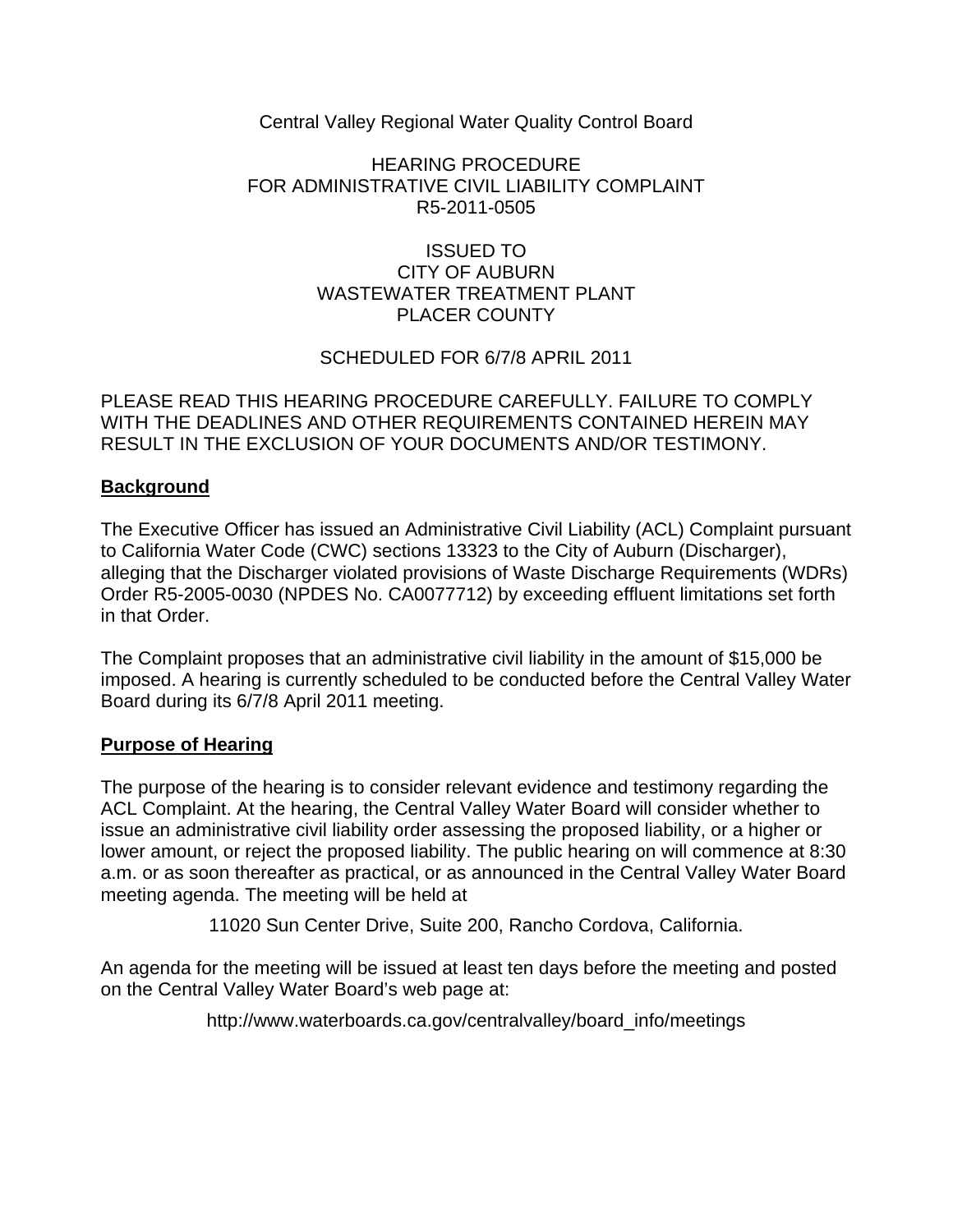#### **Hearing Procedure**

The hearing will be conducted in accordance with this Hearing Procedure. This Hearing Procedure has been approved by the Central Valley Water Board Chair in model format, and is subject to further revision by the Central Valley Water Board's Advisory Team or the Board Chair. A copy of the general procedures governing adjudicatory hearings before the Central Valley Water Board may be found at California Code of Regulations, title 23, section 648 et seq., and are available at: http://www.waterboards.ca.gov or will be made available upon request. In accordance with Section 648, subdivision (d), any procedure not provided by this Hearing Procedure is deemed waived. Except as provided in Section 648, subdivision (b) and herein, Chapter 5 of the Administrative Procedures Act (commencing with Gov't Code § 11500) does not apply to this hearing.

**ANY OBJECTIONS TO THE HEARING PROCEDURE MUST BE RECEIVED BY THE CENTRAL VALLEY WATER BOARD'S ADVISORY TEAM NO LATER THAN 21 JANUARY 2011 OR THEY WILL BE WAIVED.** FAILURE TO COMPLY WITH THE DEADLINES AND REQUIREMENTS CONTAINED HEREIN MAY RESULT IN THE EXCLUSION OF DOCUMENTS AND/OR TESTIMONY.

The Discharger shall contact the Prosecution Team to try to resolve objections regarding due dates, the hearing date and hearing time limits BEFORE submitting objections to the Advisory Team.

#### **Hearing Participants**

Participants in this proceeding are designated as either "parties" or "interested persons." Designated parties to the hearing may present evidence and cross-examine witnesses and are subject to cross-examination. Interested persons may present non-evidentiary policy statements, but may not cross-examine witnesses and are not subject to crossexamination. Interested persons generally may not present evidence (e.g., photographs, eye-witness testimony, monitoring data). Both designated parties and interested persons may be asked to respond to clarifying questions from the Central Valley Water Board, staff or others, at the discretion of the Central Valley Water Board.

The following participants are hereby designated as parties in this proceeding:

- 1. Central Valley Water Board Prosecution Team
- 2. The City of Auburn

#### **Requesting Designated Party Status**

Persons who wish to participate in the hearing as a designated party must request party status by submitting a request in writing (with copies to the existing designated parties) so that it is received no later than 5 p.m. on **27 January 2011**, by the Advisory Team attorney (contact information listed below). The request shall include an explanation of the basis for status as a designated party (i.e., how the issues to be addressed in the hearing and the potential actions by the Central Valley Water Board affect the person, and the need to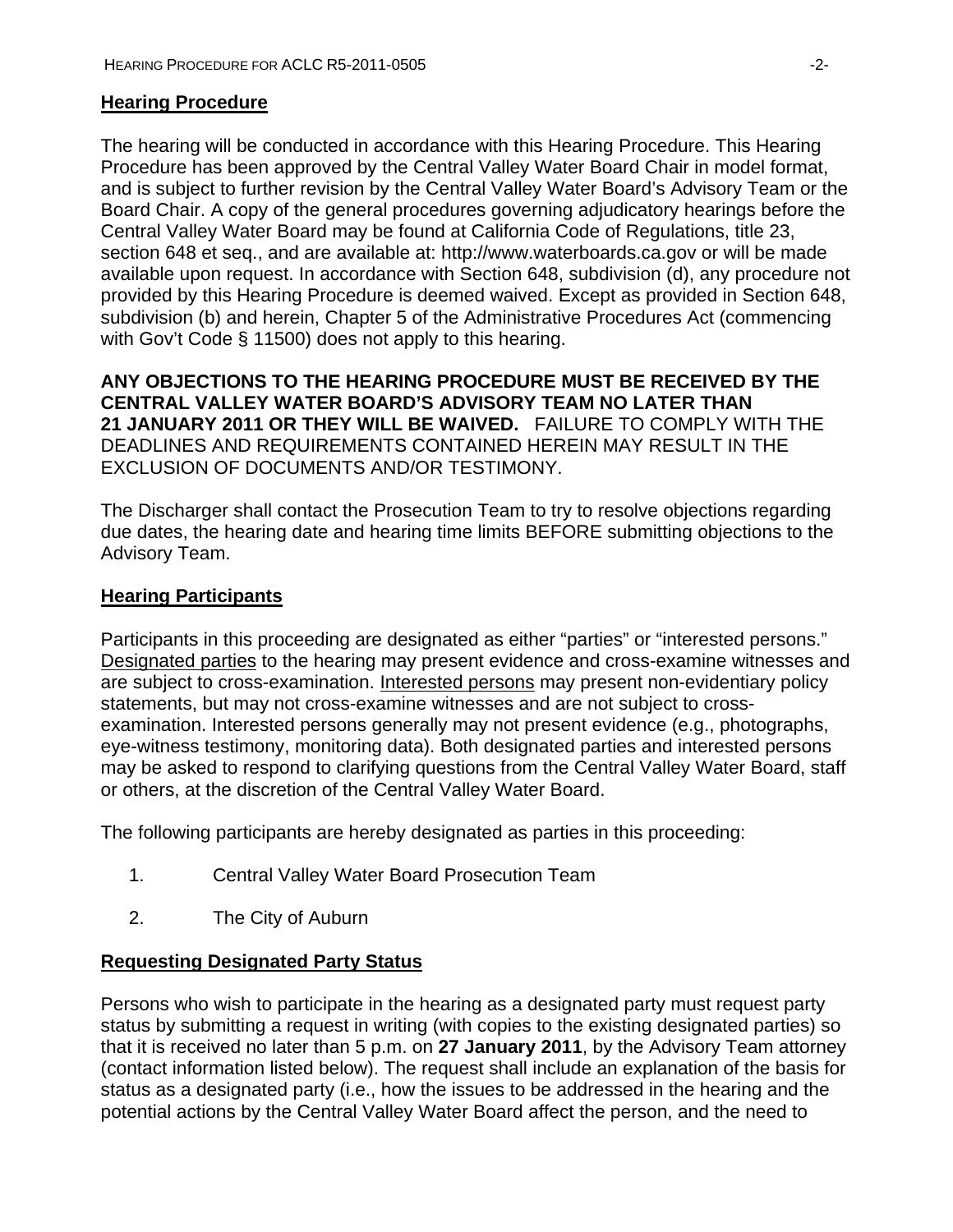present evidence or cross-examine witnesses), the information required of designated parties as provided below, and a statement explaining why the party or parties designated above do not adequately represent the person's interest. Any opposition to the request must be received by the Advisory Team, the person requesting party status, and all other parties by 5 p.m. on **7 February 2011**. The parties will be notified by 5 p.m. on **16 February 2011** whether the request has been granted or denied.

#### **Primary Contacts**

#### **Advisory Team:**

Kenneth Landau, Assistant Executive Officer 11020 Sun Center Drive, Suite 200, Rancho Cordova, CA 95670 Phone: (916) 464-4726 klandau@waterboards.ca.gov

Alex Mayer, Staff Counsel State Water Resources Control Board, Office of Chief Counsel Physical Address: 1001 I Street, Sacramento, CA 95814 Mailing Address: P.O. Box 100, Sacramento, CA 95812 Phone: (916) 322-3622; fax: (916) 341-5199 amayer@waterboards.ca.gov

#### **Prosecution Team:**

Pamela Creedon, Executive Officer Frederick Moss, Assistant Executive Officer Wendy Wyels, Environmental Program Manager Victor Vasquez, Senior Water Resources Control Engineer Barry Hilton, Water Resources Control Engineer 11020 Sun Center Drive, Suite 200, Rancho Cordova, CA 95670 Phone: (916) 464-4835; fax: (916) 464-4645 wwyels@waterboards.ca.gov

Ann Carroll, Staff Counsel

State Water Resources Control Board, Office of Enforcement Physical Address: 1001 I Street, Sacramento, CA 95814 Mailing Address: P.O. Box 100, Sacramento, CA 95812 Phone: (916) 322-3227; fax: (916) 341-5896 acarroll@waterboards.ca.gov

#### **Discharger:**

Bernie Schroeder Director of Public Works City of Auburn 1225 Lincoln Way Auburn, CA 95603 e-mail: bschroeder@auburn.ca.gov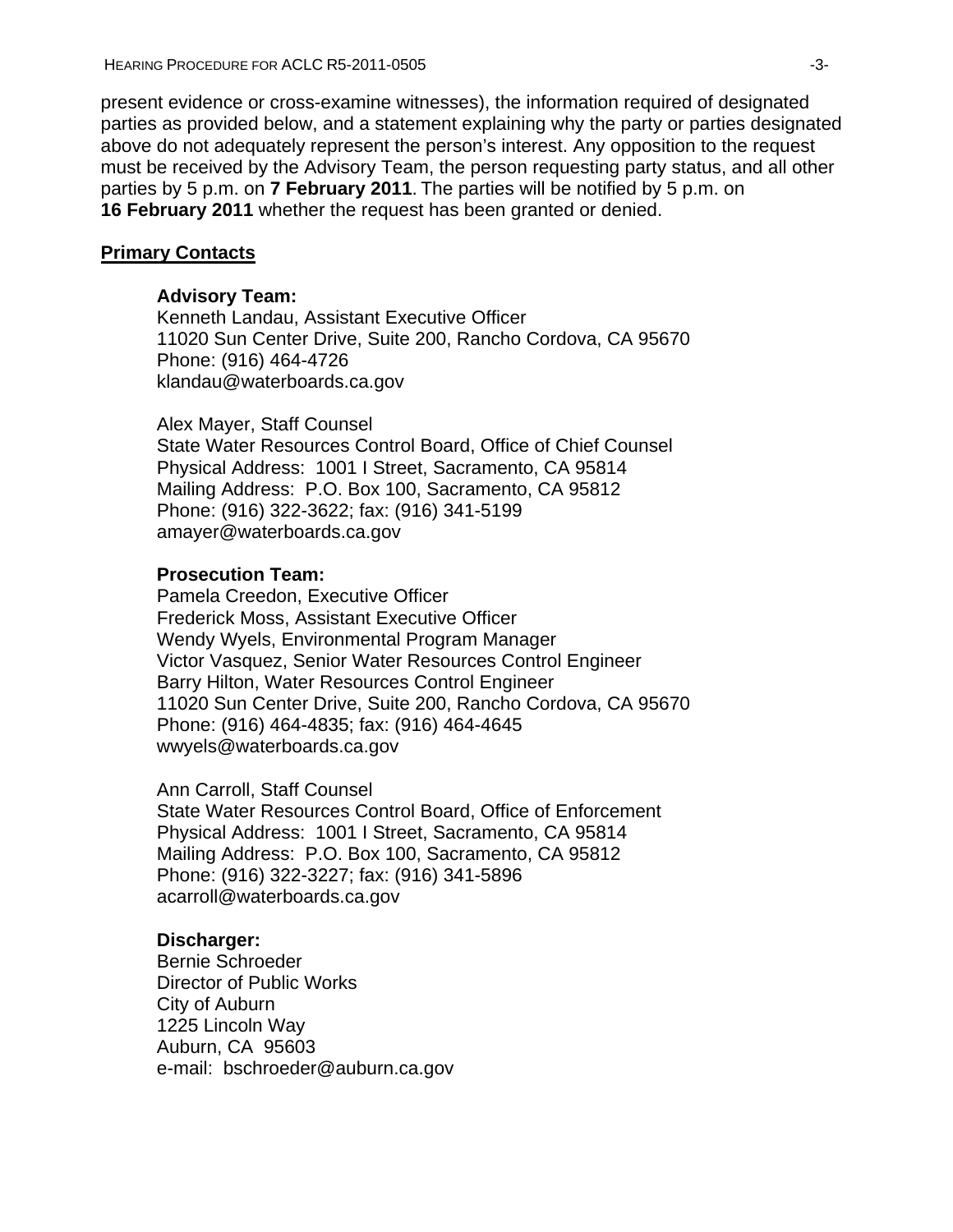#### **Separation of Functions**

To help ensure the fairness and impartiality of this proceeding, the functions of those who will act in a prosecutorial role by presenting evidence for consideration by the Central Valley Water Board (Prosecution Team) have been separated from those who will provide advice to the Central Valley Water Board (Advisory Team). Members of the Advisory Team are: Mr. Kenneth Landau and Mr. Alex Mayer. Members of the Prosecution Team are: Ms. Pamela Creedon, Mr. Frederick Moss, Ms. Wendy Wyels, Mr. Victor Vasquez, Mr. Barry Hilton, and Ms. Ann Carroll. Any members of the Advisory Team who normally supervise any members of the Prosecution Team are not acting as their supervisors in this proceeding, and vice versa. Pamela Creedon regularly advises the Central Valley Water Board in other, unrelated matters, but is not advising the Central Valley Water Board in this proceeding. Ann Carroll is an attorney with the State Water Resources Control Board's Office of Enforcement and has not advised the Central Valley Water Board on any matter. Other members of the Prosecution Team act or have acted as advisors to the Central Valley Water Board in other, unrelated matters, but they are not advising the Central Valley Water Board in this proceeding. Members of the Prosecution Team have not had any ex parte communications with the members of the Central Valley Water Board or the Advisory Team regarding this proceeding.

## **Ex Parte Communications**

The designated parties and interested persons are forbidden from engaging in ex parte communications regarding this matter with members of the Advisory Team or members of the Central Valley Water Board. An ex parte contact is any written or verbal communication pertaining to the investigation, preparation or prosecution of the ACL Complaint between a member of a designated party or interested person on the one hand, and a Central Valley Water Board member or an Advisory Team member on the other hand, unless the communication is copied to all other designated parties (if written) or made in a manner open to all other designated parties (if verbal). Communications regarding non-controversial procedural matters are not ex parte contacts and are not restricted. Communications among one or more designated parties and interested persons themselves are not ex parte contacts.

The following communications to the Advisory Board must be copied to all designated parties: Objections to this Hearing Procedure; requests for modifications to this Hearing Procedure; requests for designated party status, or objections thereto; and all written evidence, legal argument or policy statements from designated parties. This is not an allinclusive list of ex parte communications.

## **Hearing Time Limits**

To ensure that all participants have an opportunity to participate in the hearing, the following time limits shall apply: each designated party shall have a combined **25** minutes to present evidence (including evidence presented by witnesses called by the designated party), cross-examine witnesses (if warranted), and provide a closing statement; and each interested person shall have 3 minutes to present a non-evidentiary policy statement. Participants with similar interests or comments are requested to make joint presentations,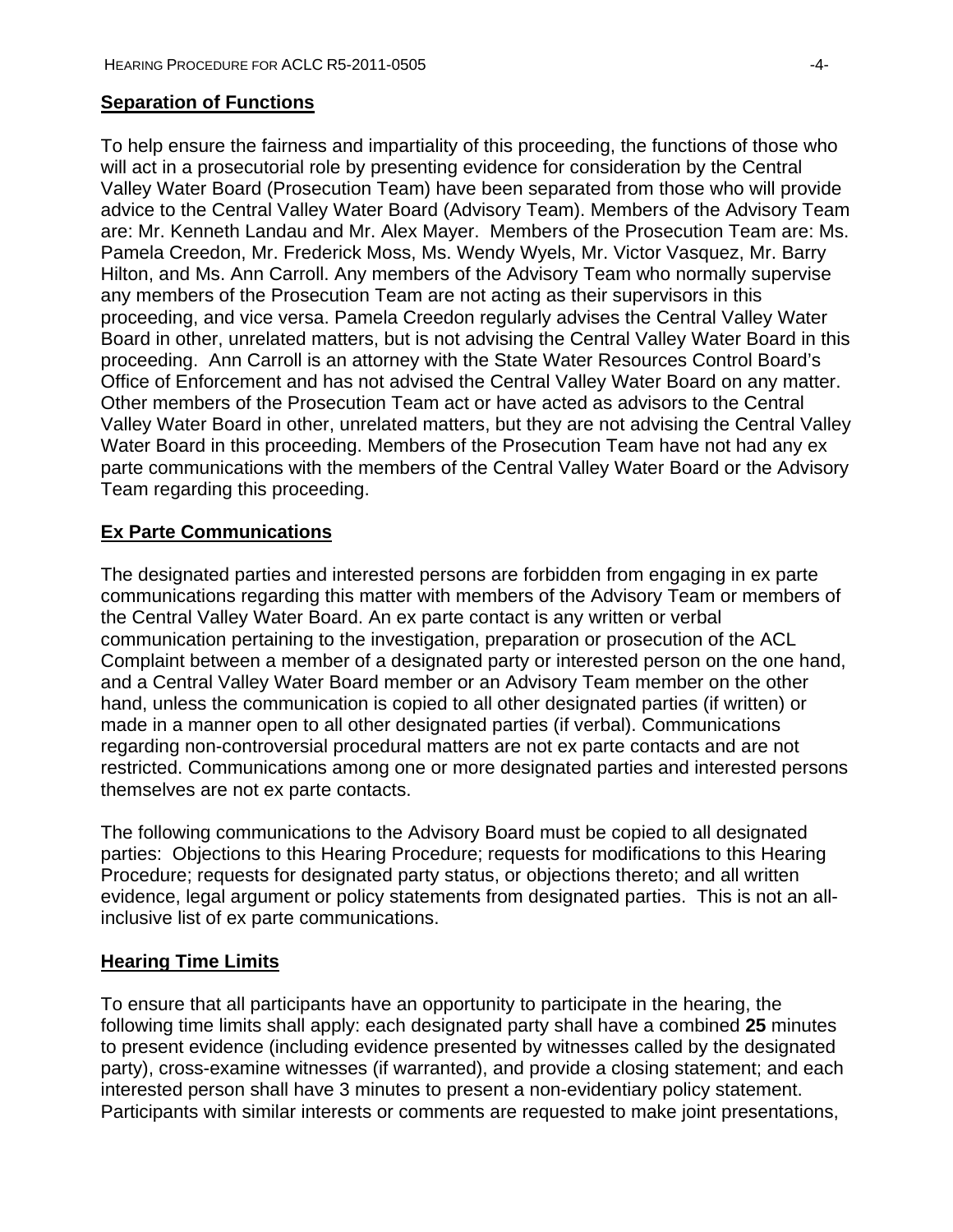and participants are requested to avoid redundant comments. Participants who would like additional time must submit their request to the Advisory Team so that it is received by 5:00 p.m. on **16 March 2011**. Additional time may be provided at the discretion of the Advisory Team (prior to the hearing) or the Central Valley Water Board Chair (at the hearing) upon a showing that additional time is necessary. Such showing shall explain what testimony, comments or legal argument require extra time, and why the Discharger could not adequately provide the testimony, comments or legal argument in writing before the hearing.

A timer will be used, but will not run during Board questions or the responses to such questions, or during discussions of procedural issues.

## **Submission of Evidence and Policy Statements**

Case in Chief: The Prosecution Team, the Discharger and each other designated party must submit the following information in writing in advance of the hearing:

- 1. All evidence (other than witness testimony to be presented orally at the hearing) that the Designated Party would like the Central Valley Water Board to consider. Evidence and exhibits already in the public files of the Central Valley Board may be submitted by reference as long as the exhibits and their location are clearly identified in accordance with California Code of Regulations, title 23, section 648.3. Board members will generally not receive copies of materials incorporated by reference, and the referenced materials are generally not posted on the Board's website.
- 2. All legal and technical arguments or analysis.
- 3. The name of each witness, if any, whom the designated party intends to call at the hearing, the subject of each witness' proposed testimony, and the estimated time required by each witness to present direct testimony. (This information is not required for rebuttal witnesses or rebuttal testimony.)
- 4. The qualifications of each expert witness, if any. (This information is not required for rebuttal witnesses.)

The Prosecution Team's information must include the legal and factual basis for its claims against each Discharger; a list or attached copy of all evidence on which the Prosecution Team relies, which must include, at a minimum, all documents cited in the complaint or Staff Report; and the witness information required under items 3-4 for all witnesses, including staff.

The Prosecution Team shall submit one hard copy and one electronic copy to Kenneth Landau and one electronic copy to Alex Mayer. Each other designated party shall submit 3 hard copies and one electronic copy to Kenneth Landau and one electronic copy to Alex Mayer. Kenneth Landau and Alex Mayer must receive all submissions no later than 5:00 p.m. on the applicable due date under Important Deadlines, below.

Rebuttal: Any designated party that would like to submit written evidence, legal analysis or policy statements to rebut the information previously submitted by other designated parties shall submit 3 hard copies and one electronic copy of their rebuttal information to Kenneth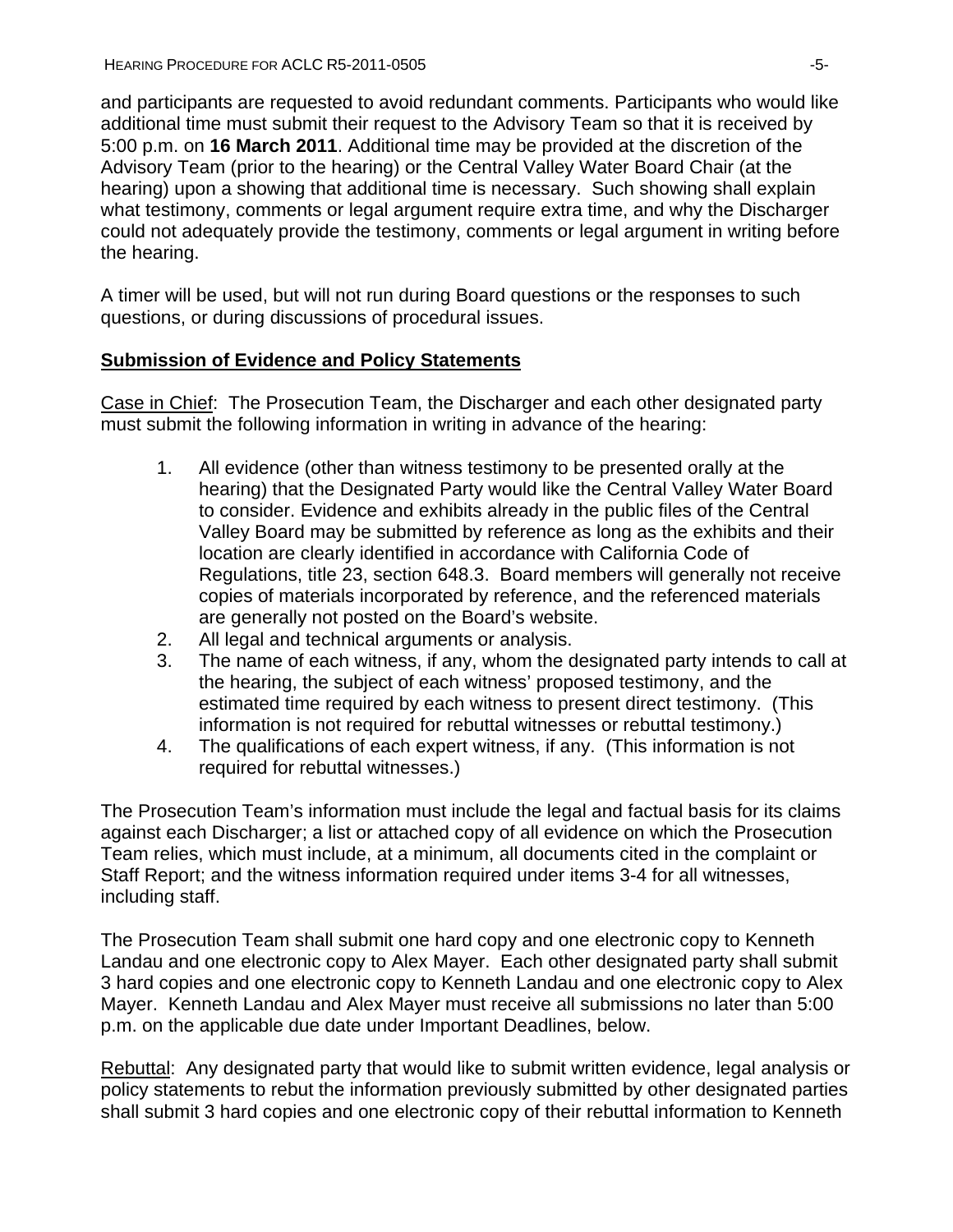Landau and one electronic copy of the information to Alex Mayer so that they are received by 5 p.m. on the due date under Important Deadlines, below. "Rebuttal" means evidence, analysis or comments offered to disprove or contradict other designated parties' submissions. Rebuttal shall be limited to the scope of the materials previously submitted by the other designated parties. Rebuttal information that is not responsive to information previously submitted by other designated parties may be excluded.

Copies: Board members will receive copies of all materials submitted in hard copy or electronic format. The Board's copies will be printed in black and white from the designated parties' electronic copies. Designated parties who are concerned about print quality of all or any part of their written materials should submit a high-resolution pdf or provide an extra nine paper copies for the Board members. For items with voluminous submissions, Board members may receive copies electronically only. Electronic copies are also posted on the Board's website.

Parties without access to computer equipment are strongly encouraged to have their materials scanned at a copy and mailing center. However, the Board will not reject materials solely for failure to provide electronic copies.

Other Matters: By **22 March 2011**, the Prosecution Team shall prepare a summary agenda sheet ("buff sheet") for this item to be included in the Board members' agenda package and posted on the internet. The buff sheet shall clearly state that it was prepared by the Prosecution Team. The Prosecution Team shall provide a copy of the buff sheet to all parties by mail or email.

Interested persons who would like to submit written non-evidentiary policy statements are encouraged to submit them to the Advisory Team as early as possible, but they must be received by **22 March 2011**. Interested persons do not need to submit written comments in order to speak at the hearing.

In accordance with California Code of Regulations, title 23, section 648.4, the Central Valley Water Board endeavors to avoid surprise testimony or evidence. Absent a showing of good cause and lack of prejudice to the parties, the Central Valley Water Board may exclude evidence and testimony that is not submitted in accordance with this Hearing Procedure. Excluded evidence and testimony will not be considered by the Central Valley Water Board and will not be included in the administrative record for this proceeding. Power Point and other visual presentations may be used at the hearing, but their content may not exceed the scope of other submitted written material. Designated parties must provide the Advisory Team with a printed copy of such materials at or before the hearing, for inclusion in the administrative record. Additionally, any witness who has submitted written testimony for the hearing shall appear at the hearing and affirm that the written testimony is true and correct, and shall be available for cross-examination.

## **Evidentiary Documents and File**

The Complaint and related evidentiary documents are on file and may be inspected or copied at the Central Valley Water Board office at 11020 Sun Center Drive, Suite 200, Rancho Cordova, CA. This file shall be considered part of the official administrative record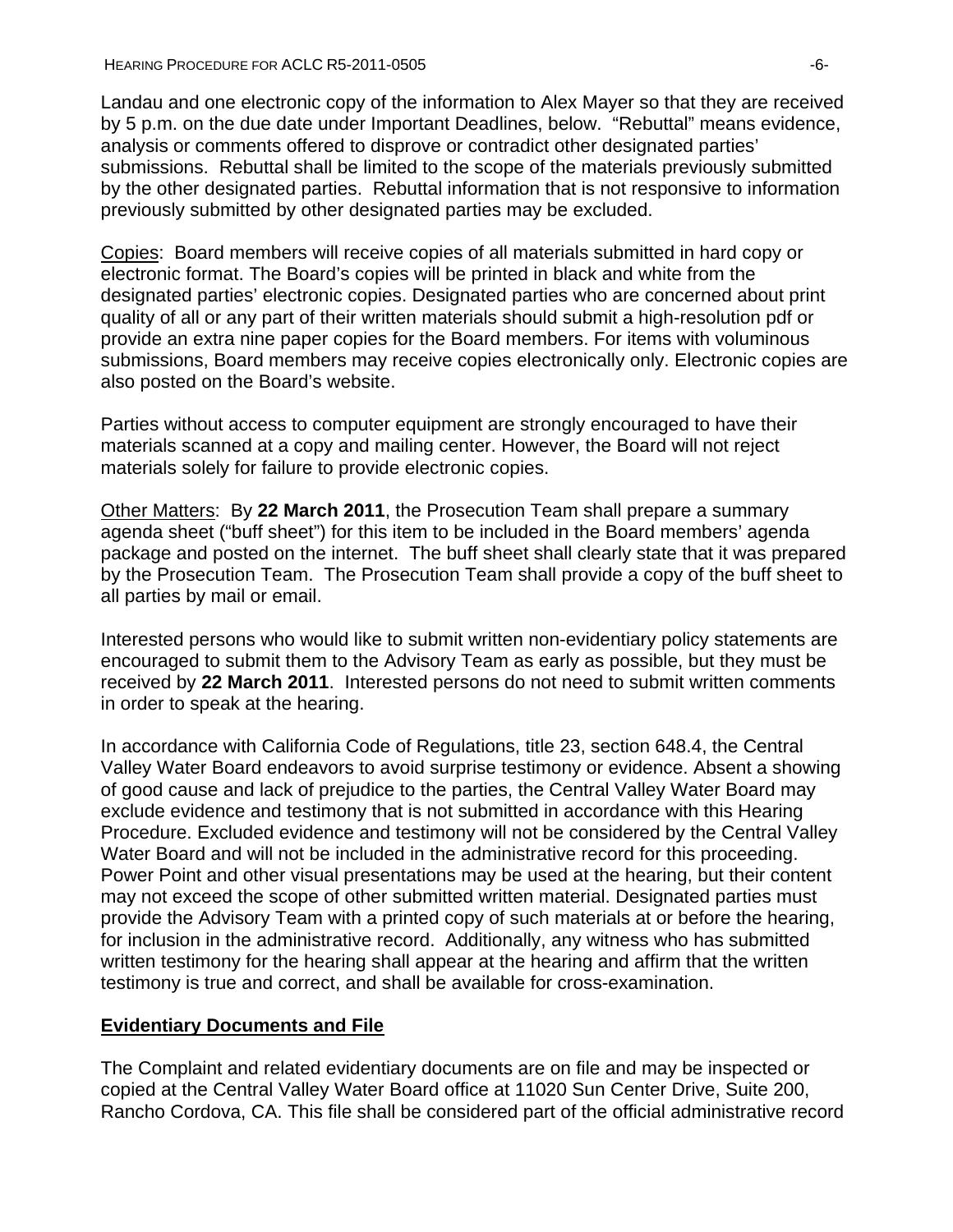for this hearing. Other submittals received for this proceeding will be added to this file and will become a part of the administrative record absent a contrary ruling by the Central Valley Water Board's Chair. Many of these documents are also posted on-line at:

[http://www.waterboards.ca.gov/centralvalley/board\\_decisions/tentative\\_orders/index.shtml](http://www.waterboards.ca.gov/centralvalley/board_decisions/tentative_orders/index.shtml) 

Although the web page is updated regularly, to assure access to the latest information, you may contact Wendy Wyels (contact information above).

## **Questions**

Questions concerning this proceeding may be addressed to the Advisory Team attorney (contact information above).